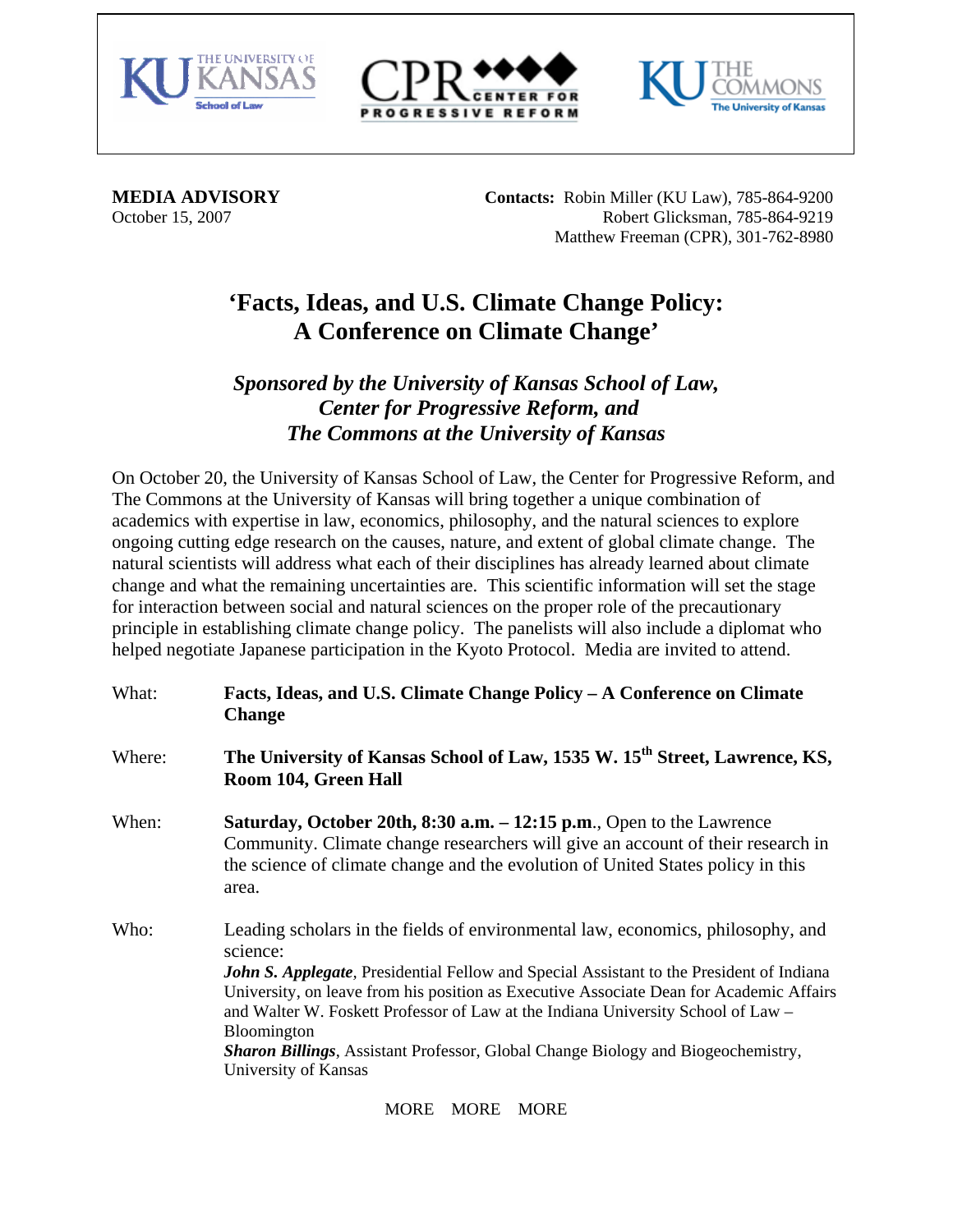*(Participants, continued)* 

*David Braaten*, Professor (Atmospheric Science) and Deputy Director, Center for Remote Sensing of Ice Sheets (CReSIS), University of Kansas *Nathaniel A. Brunsell*, Assistant Professor, Department of Geography-Atmospheric Sciences Program, University of Kansas *Carl F. Cranor*, Professor of Philosophy, University of California, Riverside. *David M. Driesen,* Angela S. Cooney Professor, Syracuse University College of Law**.**  *Dietrich Earnhart*, Director, Center for Environmental Policy, and Associate Professor, Economics, University of Kansas *Robert L. Glicksman*, Robert W. Wagstaff Chair, University of Kansas School of Law. *Thomas O. McGarity,* W. James Kronzer Chair in Trial and Appellate Advocacy, University of Texas School of Law. *A. Townsend Peterson*, University Distinguished Professor (Ecology & Evolutionary Biology), Curator-in-Charge (Natural History Museum & Biodiversity Research Center), University of Kansas *Christopher H. Schroeder*, Charles S. Murphy Chair, Duke University School of Law. *Takao Shibata*, Chancellor's Lecturer, former Consul General of the Japanese Consulate in Kansas City, and Kyoto Protocol negotiator *Joe Tomain,* Dean Emeritus & Wilbert & Helen Ziegler Professor of Law, University of Cincinnati College of Law. *Andrew W. Torrance***,** Associate Professor of Law and Research Associate, Biodiversity Institute, University of Kansas. *Cornelius J. Vanderveen*, Associate Professor (Geography), University of Kansas *Robert R.M. Verchick,* Wendell H. Gauthier ~ Michael X. St. Martin Eminent Scholar, Chair in Environmental Law, Loyola University, New Orleans.

The **Center for Progressive Reform** is a nonprofit research and educational organization whose network of scholars across the nation is dedicated to protecting health, safety, and the environment through analysis and commentary. For more information, contact Matthew Freeman at 301-762-8980 or at [mfreeman@progressivereform.org.](mailto:mfreeman@progressivereform.org) Visit CPR on the web at [www.progressivereform.org](http://www.progressivereform.org/).

**The Commons** investigates the relationship between nature and culture across the sciences, arts and humanities. The Commons at KU is a partnership of the Biodiversity Institute, the Hall Center for the Humanities and the Spencer Museum of Art.

A detailed agenda is attached.

# # # # #